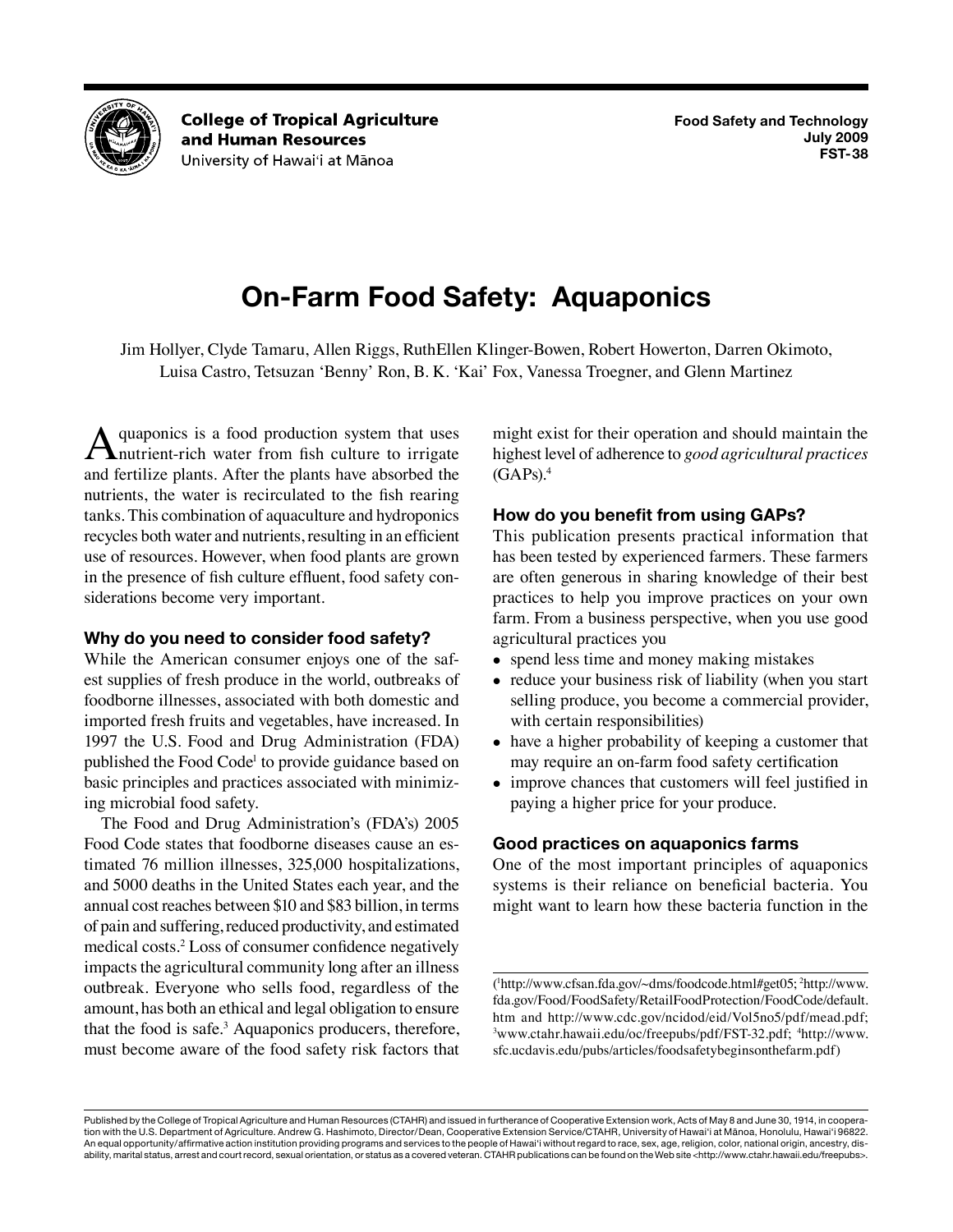conversion of ammonia to nitrate via the nitrogen cycle.5 Unfortunately, the mention of "bacteria" often conjures up thoughts of "germs," so we need to distinguish between helpful microbes and the pathogens that can harm us. Both in nature and in aquaculture, fish excrete ammonia from their gills as part of their waste-elimination metabolism. The ammonia is then converted into nitrite and then to nitrate by beneficial bacteria (such as *Nitrosomonas* and *Nitrobacter* species). When plant roots find nitrate in the solution around their roots, it is taken up and converted into amino acids, the building blocks of proteins.

In contrast to the beneficial bacteria that help turn fish waste products into plant food, zoonoses are diseases of animals, caused by bacteria and other organisms, that can be transmitted to humans. Zoonotic pathogens represent a health risk to people contacting the water used in an aquaponic system<sup>6</sup> or to people consuming food that has zoonotic pathogens on them. If the water you are using contains *E. coli*, salmonella, or other pathogens, you must take immediate steps to address potential contamination issues. You need to reduce or eliminate the risk of causing a foodborne illness in someone consuming your produce. By following some simple, basic sanitation procedures, you can significantly minimize this risk. Key areas of consideration include

- human sanitation<br>• harvesting produce
- harvesting produce safely
- managing warm-blooded animal feces
- water sources for fish and produce
- zoonoses prevention
- disposing of the system's waste water.

## **Human sanitation**

One of the biggest risks to fresh produce safety is our hands, which are in continual contact with the environment. When you harvest produce, be mindful of what you have touched before you touch the food product that you will sell or serve to others. Before harvesting your plant crops, wash your hands using liquid soap, rinse them for at least 20 seconds with potable water, and dry them with single-use paper towels. Wash hands every time after using the bathroom, eating, smoking, petting animals, shaking hands with someone, changing diapers, handling fish, putting your hands into the system's water, touching your head (mouth, nose, ears, hair), etc.

( 5 [http://freshaquarium.about.com/cs/biologicalcycle/a/nitrogencycle.](http://freshaquarium.about.com/cs/biologicalcycle/a/nitrogencycle.htm) [htm](http://freshaquarium.about.com/cs/biologicalcycle/a/nitrogencycle.htm); 6 [http://www.cdc.gov/ncidod/dpd/animals.htm\)](http://www.cdc.gov/ncidod/dpd/animals.htm)



**Wash your hands and all harvesting tools and equipment with soap in potable water.**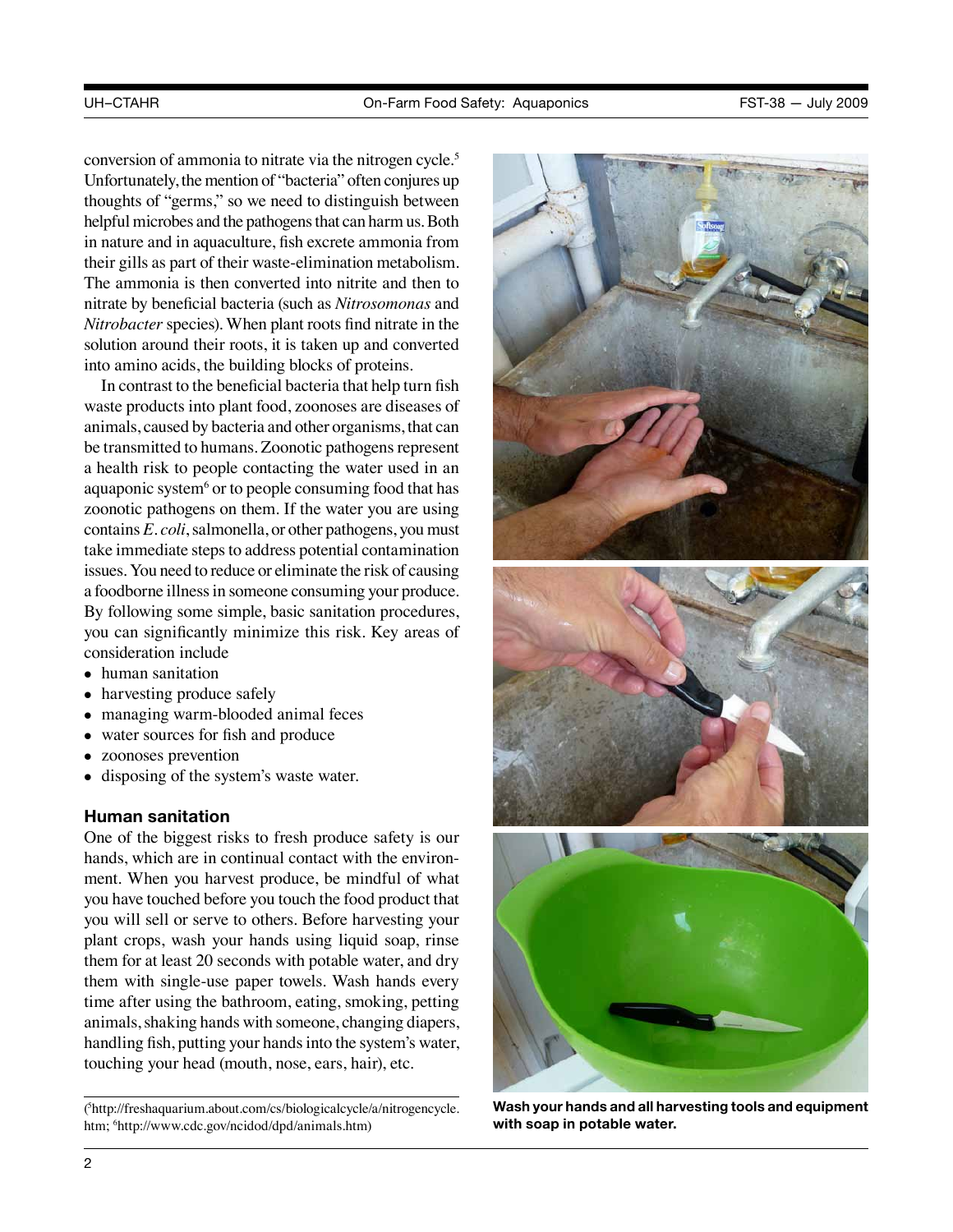



GOOD HARVESTING TECHNIQUE: DO NOT touch the raft or the water **With** *washed* **hands, or washed hands covered with clean disposable gloves, touch** *only* **the produce when harvesting.** 

**underneath the raft during harvesting. That contaminates your hands or gloves with bacteria, which can then contaminate the produce.**



**For the same reason,** *DON'T* **touch the root system or growing cup when harvesting.** 

# **Harvesting produce safely**

You need to keep harvest bins, cutting utensils, producecontact surfaces, and your hands clean, because you touch produce that someone might not wash before putting it into their mouth. The basics of good on-farm food safety practices require

- a toilet within  $\frac{1}{4}$  mile or five minutes walk of the operation
- a sink with potable water, single-use towels, pump hand soap, and a covered trash can
- a first aid kit
- prohibiting smoking, chewing, or eating around the production or packing areas
- sanitizing all harvest tools and bins before each harvest, and keeping all harvest containers off the soil surface
- removing all pest-attracting trash from the farm and setting up a pest control system
- periodically testing fish and produce rinse water for human pathogens
- removing nests of birds or animals and excluding livestock and pets from production and packing areas
- covering all packing materials so that they don't get contaminated by insect or rodent droppings
- having an appropriate and well maintained refrigerator (if required)
- not harvesting produce that has fecal material or pest damage, because of the possibility that pathogens are left on the produce
- rinsing produce only in potable water (never aquaponic system water or other irrigation water)
- not cutting produce into a salad mix or other seemingly "read-to-eat" product for sale (of any amount) unless your facility has been approved by the Hawai'i Department of Health
- labeling all your produce bags with your farm name, address, phone number, the product name, date and location of harvest, and a statement advising consumers to "rinse before eating or serving."

More information on best commercial produce handling practices can be found at [http://www.ctahr.hawaii.edu/](http://www.ctahr.hawaii.edu/adap/FoodSafety/index.htm) [adap/FoodSafety/index.htm](http://www.ctahr.hawaii.edu/adap/FoodSafety/index.htm).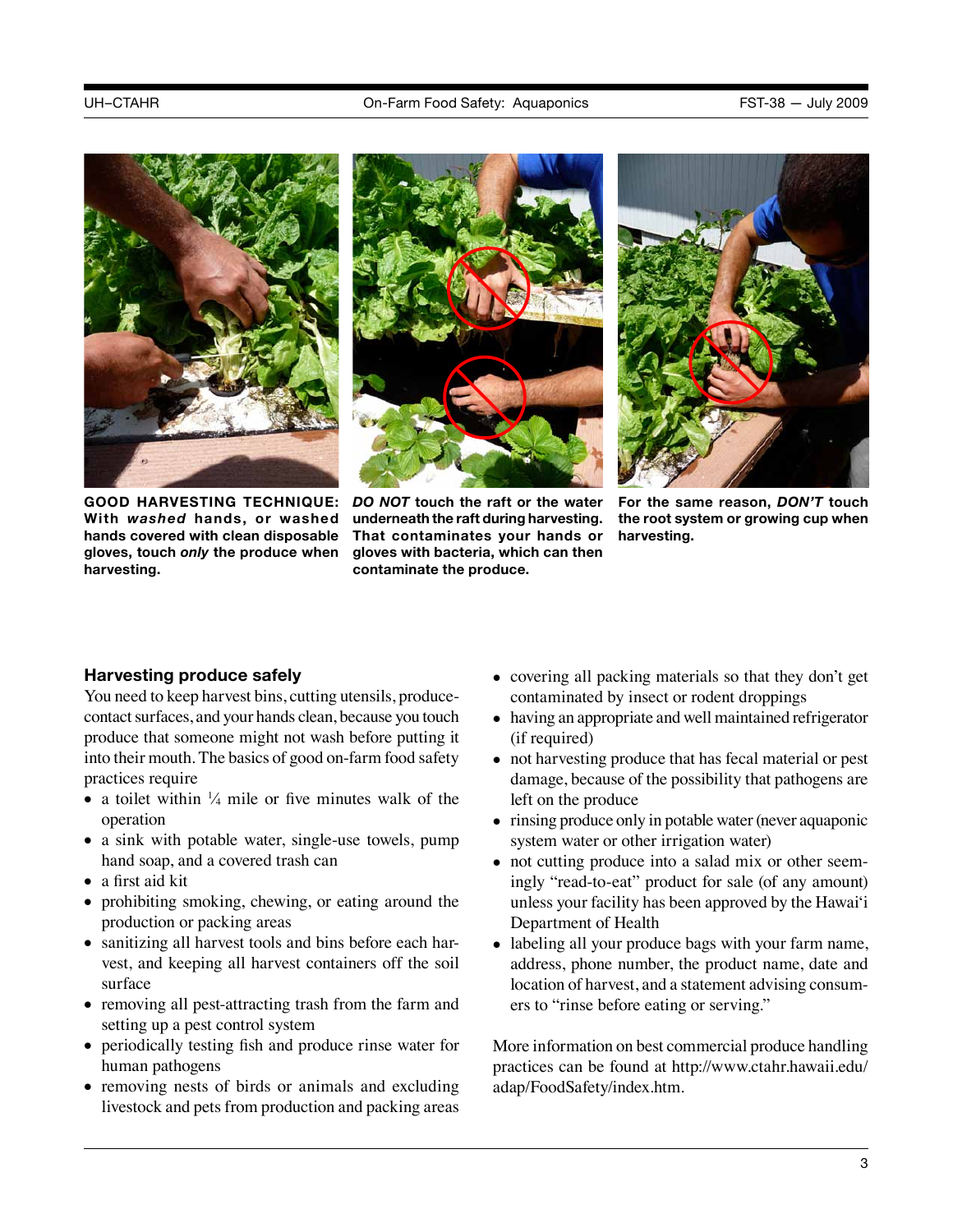

**Nets help keep this lettuce aquaponics system from contamination by pests and their feces.** Photo: H. Ako

#### **Managing warm-blooded animal feces**

It is important to keep warm-blooded animals (birds, dogs, cats, rats, sheep, goats, ducks, cattle, pigs, etc.) away from your commercial produce, because they may contain pathogens harmful to humans. Placing netting over your produce operation will reduce animal-to-plant contact. Keeping your production tanks off the ground will also limit access by animals. Cull any plants soiled with fecal droppings, such as from birds. After all harvested product has been safely removed, remove all contaminated produce and dispose of it where it will not attract additional pests.

#### **Water sources for fish and produce**

Although there are no state or federal regulations about water quality for fish production, it is a best practice to source aquaponic production water only from potable sources (city or well water). Streams, reservoirs, and roof-top rainwater catchment systems can have significant quantities of zoonotic pathogens introduced by domesticated or wild animals (e.g., rats, cats and other pets, livestock, birds), and thus it is best to never use water from these sources in your food production system. For example, salmonella carried by amphibians can contaminate non-potable water used in aquaponics production and wash waters. If catchment rainwater must be used, follow guidelines recommended for keeping the catchment system free of contamination.7

At present, there are no national or State of Hawai'i





Using only potable water for Take a water sample from **your aquaponics system is a good start toward food safety.**

**the fish tank and have it tested for** *E. coli* **and other human pathogens.**

| Sample Description                                 | <b>Total Coliform</b><br>CFU/100ml | E. coli<br>CFU/100ml |
|----------------------------------------------------|------------------------------------|----------------------|
| Water Sample<br>Tank 2<br>04-07-09 11:36           | >2419.2                            | 2.0                  |
| <b>Water Sample</b><br>Fish tank<br>04-07-09 11:40 | >2419.2                            | 1.0                  |
|                                                    |                                    |                      |

**An example of a laboratory report of an analysis of fish culture water from an aquaponics farm. A produce-safe aquaponics production system will have little or no** *E. coli* **bacteria in the system water. Typically, however, it will have various quantities of coliforms, which are not a good indicator of a food safety risk in an aquaponics system. The counts of** *E. coli* **are obtained during the test for total coliform, so both results are reported.**

standards for the quality of irrigation water for landbased produce. Water quality standards for agriculture at this time are based on those set for recreational uses (any body of water where human activity occurs).

Based on a statistically sufficient number of samples (generally not less than five samples equally spaced over a 30-day period), the geometric mean of the indicated bacterial densities should not exceed one or the other of the following: *E. coli* 126 per 100 ml; enterococci 33 per 100 ml.8

<sup>(</sup> 7 <http://www.ctahr.hawaii.edu/oc/freepubs/pdf/RM-12.pdf>; 8 [http://](http://www.epa.gov/waterscience/beaches/local/statrept.pdf) [www.epa.gov/waterscience/beaches/local/statrept.pdf](http://www.epa.gov/waterscience/beaches/local/statrept.pdf))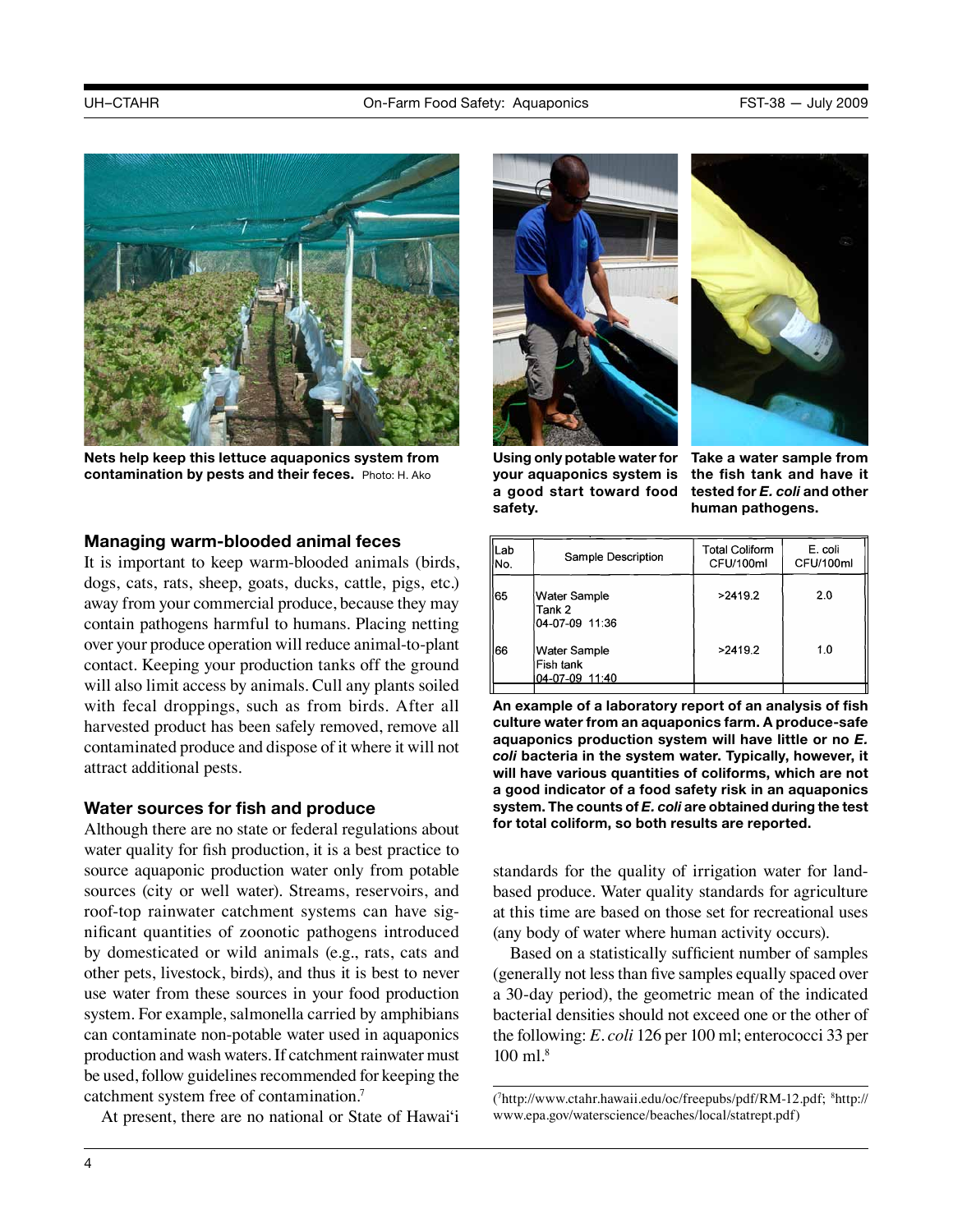

**Growing media, such as volcanic cinders, can be sharp and cause cuts that can get infected. It is wise to wear protective, waterproof gloves when digging into the media. This is especially important where youngsters are assisting.**



**Wear protective gloves when handling fish.**

#### **In your home kitchen**

To really grasp the potential risks of diseases caused by food contamination, you can think of your aquaponics farm as though it were your kitchen. This is going to be the case with many small-scale farmers that grow and eat the food produced on their farm. As an aquaponics grower, you will be producing both fish and produce, so you need to be aware of ways to reduce cross-contamination when you consume your products.

(*NOTE:* This advice is for home kitchens and is not intended to promote commercial processing of fish or produce in the absence of a facility approved for the purpose by the Hawai'i Department of Health.)

It is a best sanitary practice in any kitchen to have separate cutting boards for fresh produce and for meat. The following steps are recommended when both produce and meat (including fish) are on the menu:

- Wash cutting boards and knives with soap in hot water before cutting produce. Rinse off all soap under running water for at least 20 seconds and dry as necessary with a single-use paper towel. Cloth dishtowels, once used after laundering, can hold and spread pathogens.
- Pull apart produce as appropriate and rinse it in clean, cool water. Look very carefully for small snails and slugs that might be stuck deep down in the plant. Throw away any product that has snails, slugs or their slime on it as it could have come in

contact with the rat lungworm pathogen.

- Cut up the cleaned produce as desired.
- As with vegetables, wash cutting boards and knives with soap in hot water before cutting meats.



• After use, wash and dry the cutting boards as described above.

**Separate produce from meat in your kitchen.**

• Store cutting boards and knives in a way that animals (e.g., cats, geckos, mice) and insects (e.g., cockroaches, ants) cannot contact them.

For more information on food safety in the kitchen, see [http://www.ctahr.hawaii.edu/oc/freepubs/pdf/FN-5.pdf.](http://www.ctahr.hawaii.edu/oc/freepubs/pdf/FN-5.pdf)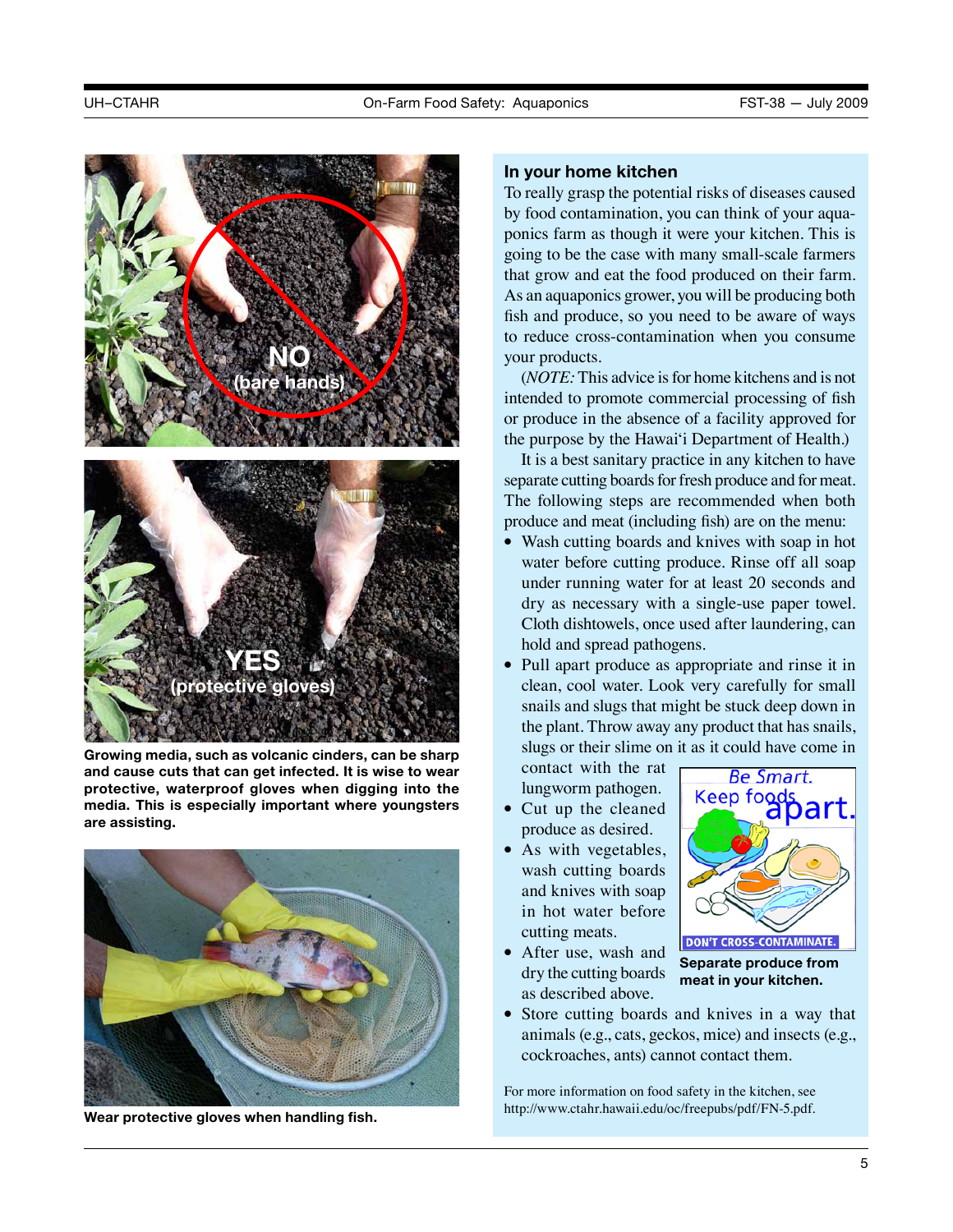# **Zoonoses prevention**

Fish are cold-blooded animals whose body temperatures are the same as the water in which they live. Humans are warm-blooded mammals that expend energy to maintain an internal body temperature of 98.6°F regardless of the environmental temperature. This physiological difference is the main reason that cultured aquatic species are not considered high-probability vectors of zoonotic diseases to humans. However, a few fish pathogens can be problematic under certain circumstances. Most of these are bacteria that infect humans through skin punctures made by fish spines during handling, or through open wounds exposed to contaminated water. Humans with healthy immune systems rarely have serious or longterm problems associated with a superficial puncture. However, immune-suppressed individuals should take extra precautions to avoid possible exposure, and if one occurs, they should seek medical attention promptly. Whether you have a fish-only (aquaculture) operation or an aquaponic (fish and produce) production system, the following basic preventive guidelines should be followed when touching the production water:

- Before handling fish or fish system water, cover open wounds to prevent exposure.
- Wear pierce-proof waterproof gloves, boots, waders, and other appropriate personal protective equipment.
- Wash hands with clean water and anti-microbial soap (or waterless hand cleaner) after contact with the system water.
- Report sick fish to an aquatic animal health professional immediately so that disease management recommendations can be implemented.

If an injury occurs while handling fish or working in the system water, immediately wash the area with clean water and anti-microbial soap. A tetanus booster shot is recommended if you have been more than five years without one. Watch for any of the five signs or symptoms of inflammation: heat, redness, swelling, pain or loss of function, and fever or chills. Any indication of infection requires immediate medical attention to avoid further tissue damage or systemic disease development.

# **Disposing of system waste water**

It is best to apply "used" fish effluent water to soil. Use it to irrigate and fertilize grassy areas, landscape plants, or crops such as papaya and banana. Do not put fish tank water directly back into a stream, sewer, irrigation ditch, or reservoir, because you might be releasing small fish or other aquatic life forms into that stream or water system, and in so doing you will be violating the U.S. Clean Water Act and Hawai'i State Regulation S4-71- 6.5(g) relative to releasing exotic or non-native species into the environment.

#### **Summary**

Growing fish and plants in an aquaponics system is a novel and attractive idea. Many people are doing it successfully worldwide, using systems that may be ancient or may rely on the latest contemporary materials and technologies. Remember, however, that once you start selling fish or plant produce from an aquaponics system, you step into the realm of commercial responsibility, regardless of the amount of your sales. Follow the advice given above to reduce risks to your personal health and the liability of your commercial operation.

## **Resources on aquaponics**

Aquaponics and food safety. Gordon A. Chalmers, DVM. Lethbridge, Alberta. April, 2004.

- The Backyard Aquaponics Magazine. Joel Malcolm. Western Australia. [http://www.byapmagazine.com.](http://www.byapmagazine.com)
- Fish: A potential source of bacterial pathogens for human beings. L. Novotny, L. Dvorska, A. Lorencova, V. Beran, and I. Pavlik. Vet. Med. - Czech, 49, 2004 (9): 343-358 <www.vri.cz/docs/vetmed/49-9-343.pdf>.
- National Sustainable Agriculture Information Service, [http://attra.ncat.org.](http://attra.ncat.org)
- Recirculating aquaculture tank production systems: Aquaponics—Integrating fish and plant culture. James E. Rakocy, Michale P. Masser, and Thomas M. Losordo. Southern Regional Aquaculture Center. November 2006 revision. SRAC publication no. 454.
- Tilapia farms guidelines for BAP standards. Global Aquaculture Alliance. 2009. [http://www.aquacultu](http://www.aquaculturecertification.org/index.php?option=com_content&task=view&id=105&Itemid=47)[recertification.org/index.php?option=com\\_content&](http://www.aquaculturecertification.org/index.php?option=com_content&task=view&id=105&Itemid=47) [task=view&id=105&Itemid=47.](http://www.aquaculturecertification.org/index.php?option=com_content&task=view&id=105&Itemid=47)